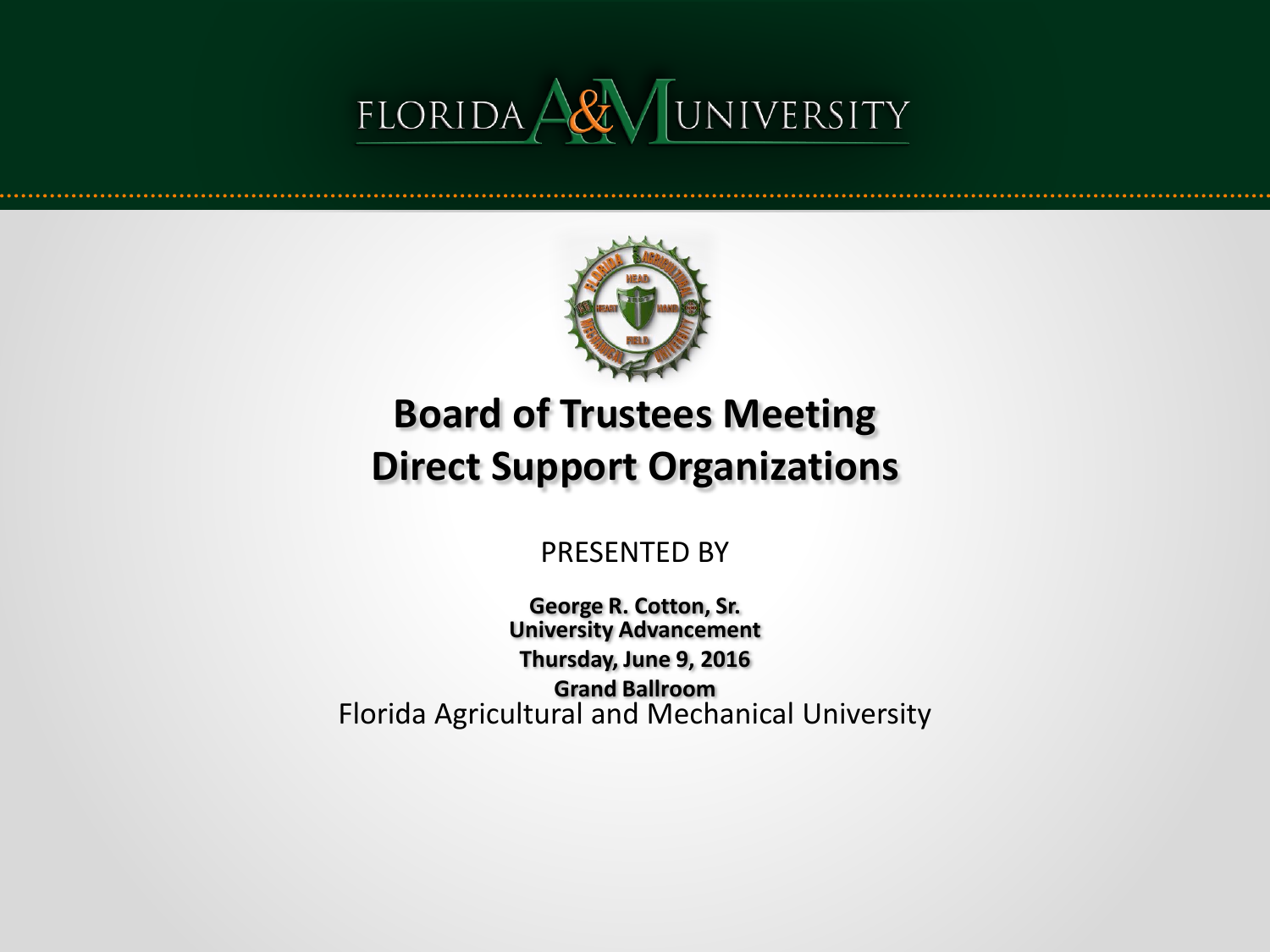

## University Advancement Operations & Outcomes

**5 Year Fundraising Comparison**